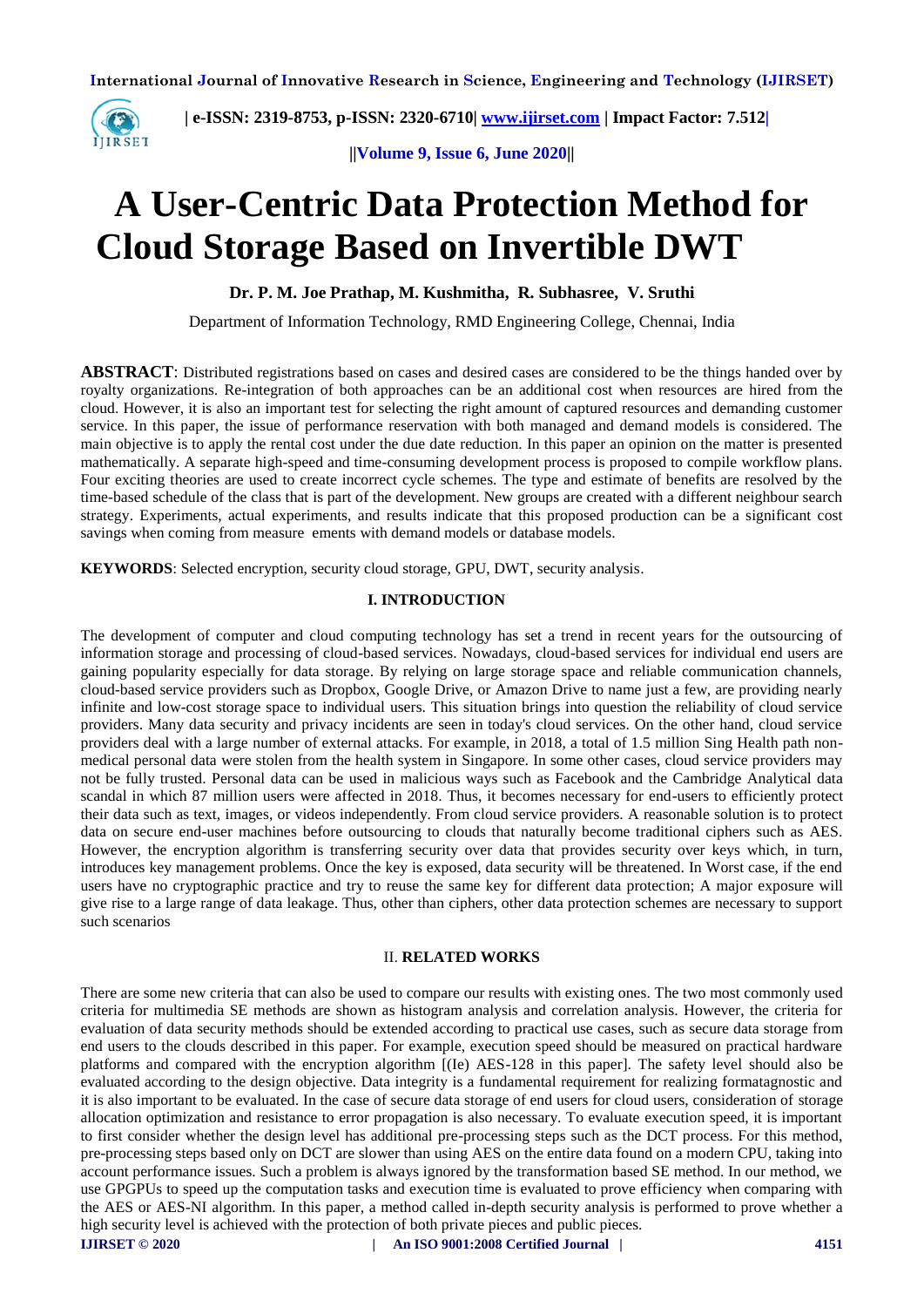

# **| e-ISSN: 2319-8753, p-ISSN: 2320-6710| [www.ijirset.com](http://www.ijirset.com/) | Impact Factor: 7.512|**

#### **||Volume 9, Issue 6, June 2020||**

#### **III.LITERATURE SURVEY**

KKGai (2017) had introduced a rapidly emerging technology, smart grid network (SGN) has been dramatically accepted by the current power supply industry to achieve high performance power governance systems. Wireless SGNs (WSGNs) have enabled a number of flexible power management solutions without the restrictions of wired infrastructure. Cognitive radio network (CRN) is one of the widely deployed wireless networking approaches. Communication security is a major concern when using CRN in WSGNs. Currently, jamming and spoofing are two common attack approaches that are active in the deployment of WSGN when using CRNG. This paper proposes an attack strategy that maximizes an attack strategy using spoofing and jamming (MASS-SJ) methods, which uses an optimal power distribution to maximize adverse effects. Spoofing and jamming attacks are launched in a dynamic manner to interfere with the maximum number of signal channels. Our proposed approach has been evaluated by our experiments and the results have shown positive performance using MAS-SJ.

KK Gai (2016) had implemented a cloud computing empowers multiple paths for web-based computing service offerings to meet a variety of needs. However, privacy information security has also become an important issue in cloud data security to restrict cloud applications. One of the major concerns in security is that cloud operators will have a chance to access sensitive data, which dramatically increases users' concern and the ability to adopt cloud computing in many areas such as the financial industry and government agencies Reduces to. This paper focuses on this issues and proposes a novel approach that can efficiently split a file and store data in a distributed cloud server, with data not directly accessible by cloud service operators. The proposed scheme is entitled as Security-aware Efficient Distributed Storage (SAEDS) model, which is mainly supported by the proposed algorithm, as Secure Efficient Data Distribution (SED2) algorithm and Efficient Data Configuration (EDCon) algorithm. Has been named. Our experimental evaluation has assessed both safety and efficiency performance.

Xiangong (2014) had designed high-performance interconnection between a host processor and an FPGA accelerator is high in demand. Between the various interconnection methods, a PCIe bus is an attractive alternative to a loosely coupled accelerator. Because there is no standard host-FPGA communication library, FPGA developers must write significant amounts of PCIe related code on both the FPGA side and the host processor side. A high-performance host-FPGA PCIe communication library is critical to broaden the use of the FPGA accelerator. The main goal in this paper is on efficiency and flexibility as they are two important features in a library. Let us discuss the challenges that these facilities are providing, and present our solutions to these challenges. We propose EPEE, an efficient and flexible host-FPGA PCIe communication library and describe its design. We implemented EPEE in different generations of Xilinx FPGAs in PCIe Gen2 X8 mode with 26.24 Gbps half-duplex and 43.02 Gbps full-duplex total throughput; These are at the best usage level that a host-FPGA PCI library can achieve. The EPEE library is integrated into four different FPGA applications with different data usage patterns in different institutions.

Dongjinhuang ( 2016) had introduced a new contrast media diffusion simulation algorithm is proposed to reduce invasive convective interference. On the basis of smoothed particle hydrodynamics (SPH), the algorithm can be mainly divided into two parts such as fluid – fluid interaction and fluid – solid interaction. In fluid – fluid interactions, an absorption model of iodine particles is built, and adjacent bloodstream particles moving around can be quickly obtained by Eulerian grids and space sparse hashes. In fluid – solid interactions, the couplar friction friction model is used to realize the frictionless contact between the fluid particles and the internal walls of the vessel. To improve computational speed, the algorithm uses multi-thread parallel technology to solve the complex diffusion problem of contrast media on Computer Unified Device Architecture (CUDA). Experimental results suggest that this algorithm is feasible, and may enhance the effect of developing blood vessels with real-time performance, particularly for capillaries.

## **IV. EXISTING SYSTEM**

A reasonable solution is to protect data on a secure end-user's machine before outsourcing it to clouds, which naturally become traditional ciphers such as AES. However, encryption algorithms are transferring security over data providing security for keys which in turn introduce some new keys. Selective encryption method is a new trend in image and video content security. It is used only to encrypt subsets of data. The main objective of this selective encryption method is to reduce the amount of data to be encrypted while preserving a sufficient level of security.

## **V. PROPOSED SYSTEM**

**IJIRSET © 2020 | An ISO 9001:2008 Certified Journal | 4152** The proposed methodology is demonstrated to establish its level of safety. The private piece of a data chunk must be securely protected. We assume that it is encrypted with AES128, but can be replaced by other encryption algorithms as a form of flexibility. AES (Advanced Encryption Standard). Encryption system supported by the Enconol Institute of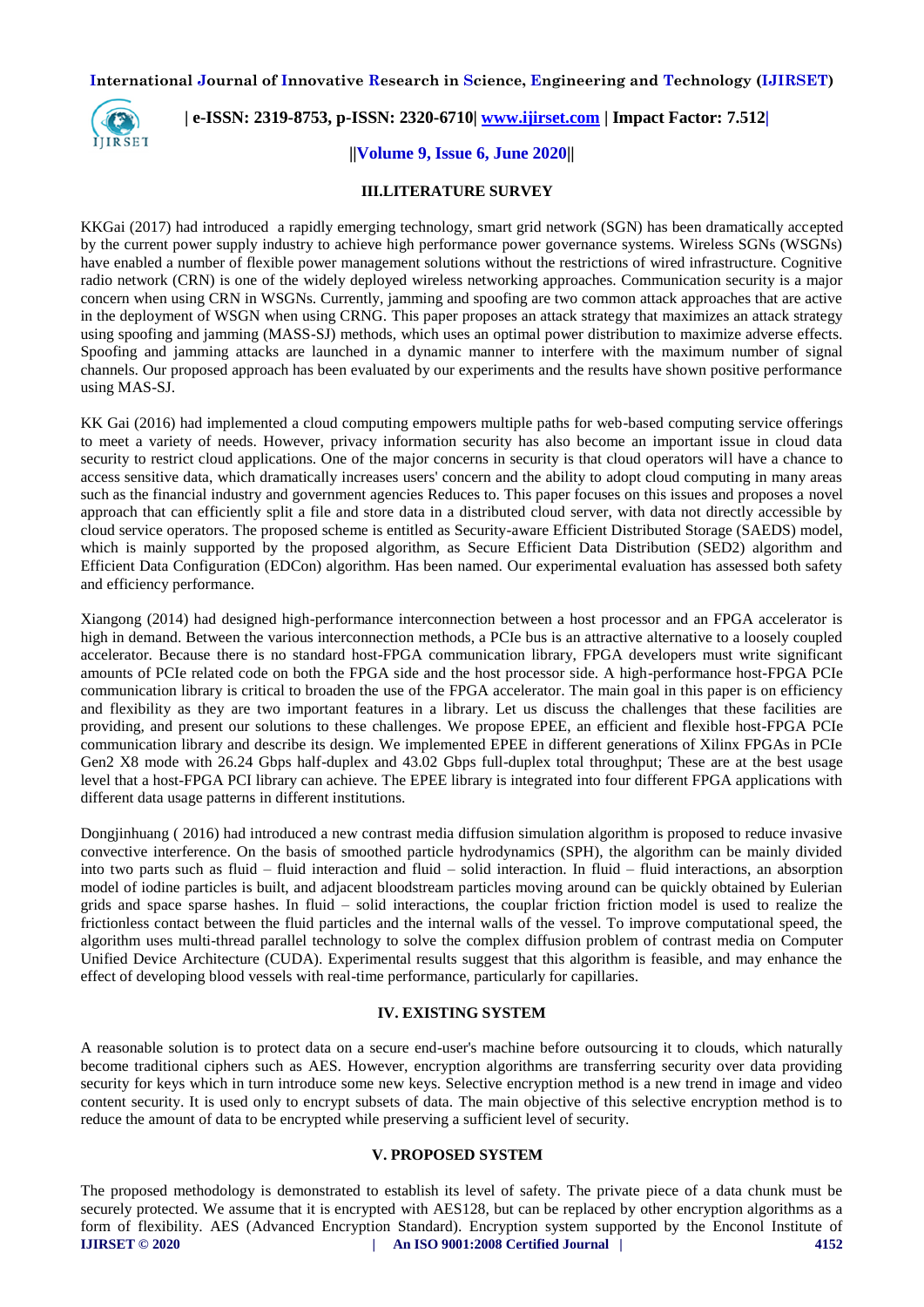

 **| e-ISSN: 2319-8753, p-ISSN: 2320-6710| [www.ijirset.com](http://www.ijirset.com/) | Impact Factor: 7.512|**

## **||Volume 9, Issue 6, June 2020||**

Standards and Technology (NIST). AES is a cryptographic cipher that uses a block length of 128 bits and a key length of 128, 192 or 256 bits.

The proposed system has three module are listed below:

- 1. Use the user interface
- 2. File UPLOAD
- 3. Additional data in public and private clouds

#### **Use the user interface:**

This is the basic module of our project. The required part for the client is to move the login window into the information proprietor window. This module is primarily designed to provide security reasons. In this login page we have to enter client id and secret key. It will check if the username and puzzle word is orchestra (generous customer ID and true blue watchword). In the event that we enter any invalid username or puzzle word, we cannot go into the login window in the client window, it will show the screw up message. So we are preventing unauthorized clients from going from login window to client window. All this will not be a terrible security for our security process. So the server has a client ID and a secret key. The server also checks the client's confirmation. This will redesign the security and go into the structure preventing the proprietor without notice. In our venture we are using SWING to create game plans. Here we support login client and server confirmation.

#### **File Upload**:

The user will log into their account and upload a file or image, and that files / image can be encrypted and stored on the admin side. Even the uploaded user cannot submit the file without obtaining permission from the administrator.

#### **Additional data in public and private clouds:**

In this part the uploaded file stores more than two clouds, they are public CLOUDS and private CLOUDS. Here the files will be split and then stored under public and private clouds. In public clouds, we can show the file that we have already uploaded, but in private clouds, we cannot access the file, because that uploaded file will be encrypted in private

#### **VII. ARCHITECTURE DIAGRAM**

A system architecture is a conceptual model used to define the structure, behaviour, and more considerations of a system. An architectural statement is a formal description and representation of a system, organized in a way that supports arguments about the system's structures and behaviours. A system architecture may also include the development of system components and sub-components of the system and it will work together to implement the overall system. There have been several attempts to formalize languages to describe system architecture and are collectively called architecture description languages.



Fig 1: Architectural Diagram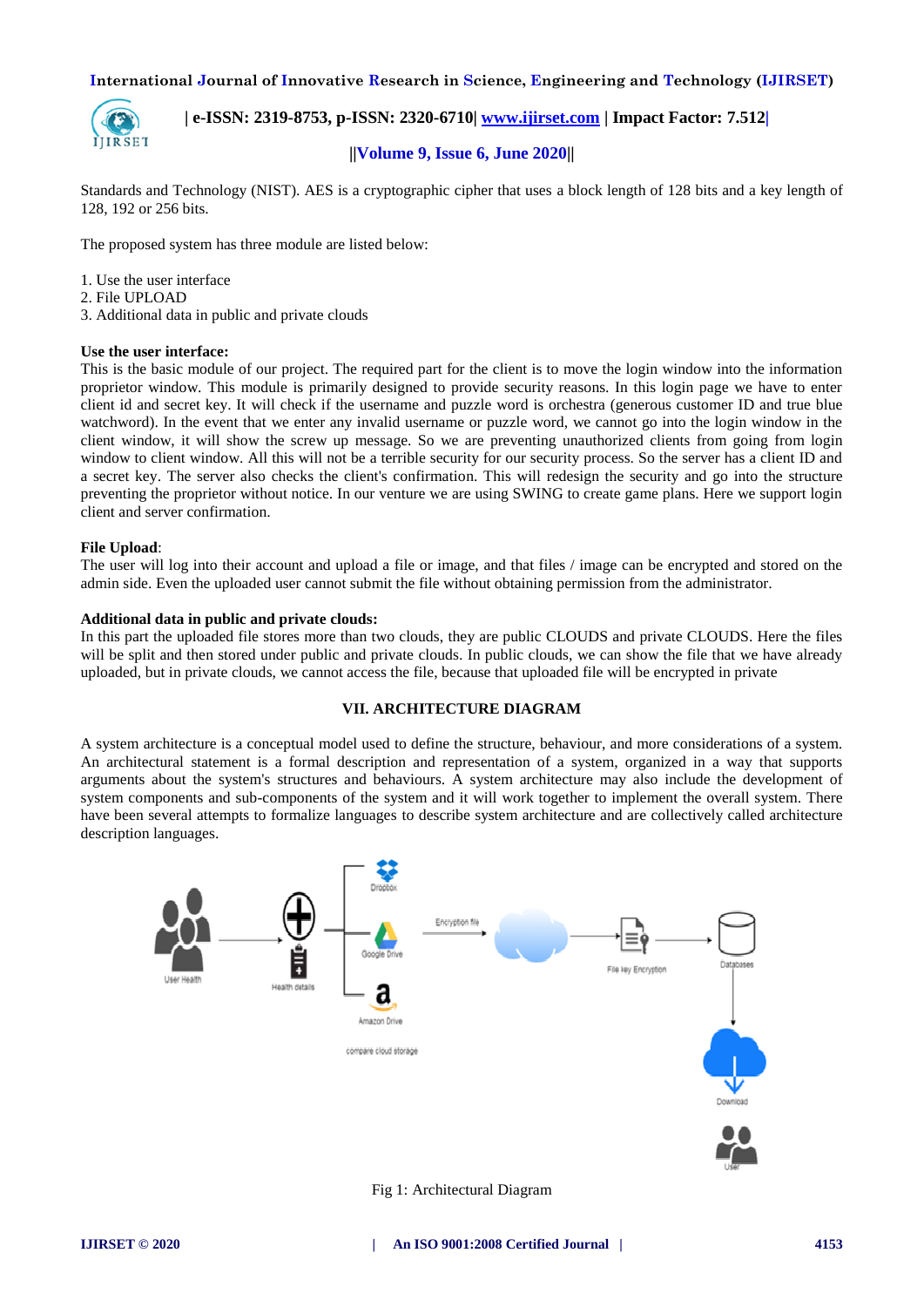

# **| e-ISSN: 2319-8753, p-ISSN: 2320-6710| [www.ijirset.com](http://www.ijirset.com/) | Impact Factor: 7.512|**

**||Volume 9, Issue 6, June 2020||** 

## **VIII. EXPERIMENTALANALYSIS**



Fig 2: User Interface Diagram



Fig 3: User Register Form



Fig 4: Login Form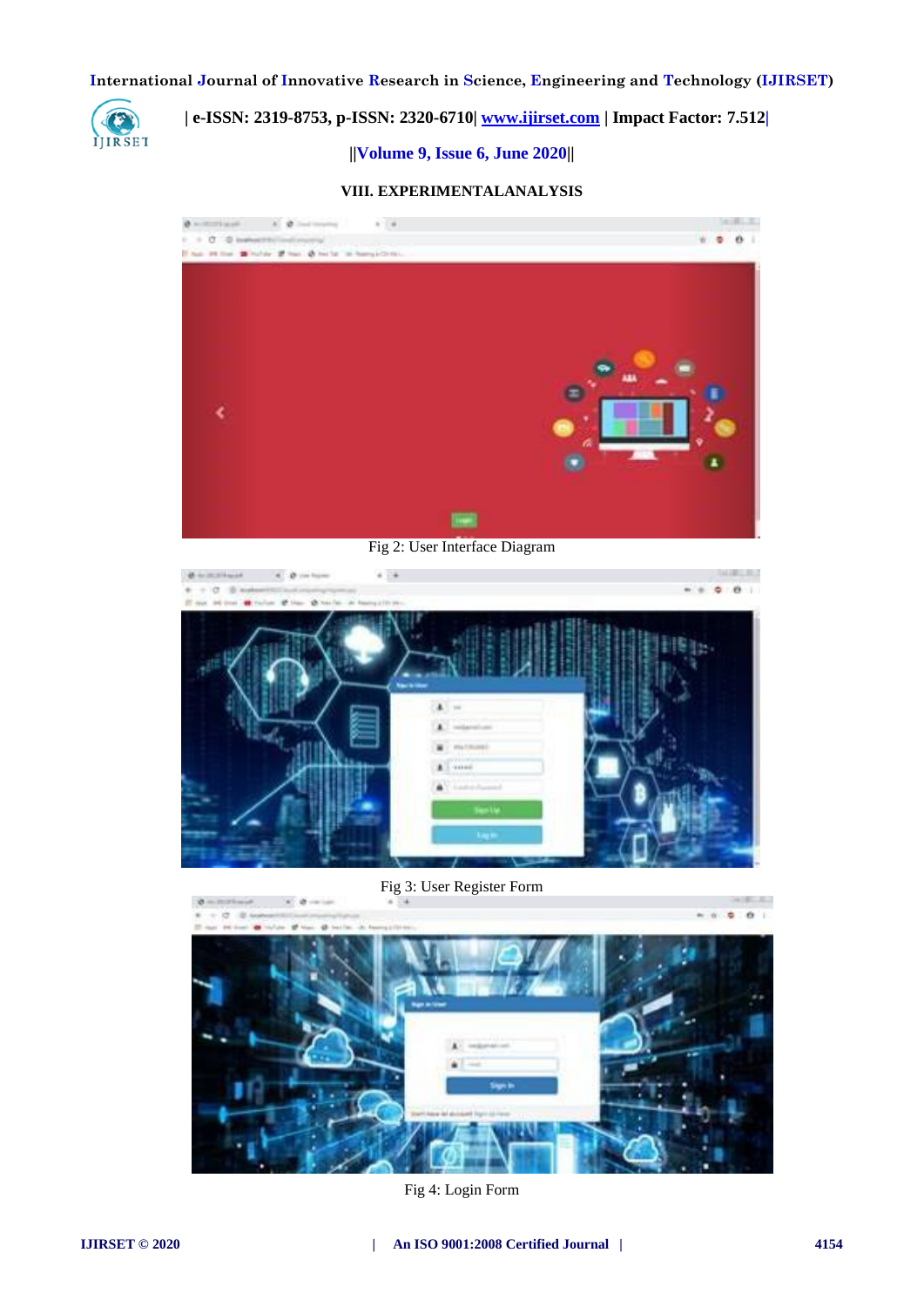

 **| e-ISSN: 2319-8753, p-ISSN: 2320-6710| [www.ijirset.com](http://www.ijirset.com/) | Impact Factor: 7.512|**

**||Volume 9, Issue 6, June 2020||** 



Fig 5: Data Request

| <b>Rigorian</b>                                                          | Twee investment                               | 17800                                                 | Size:       |  |
|--------------------------------------------------------------------------|-----------------------------------------------|-------------------------------------------------------|-------------|--|
| should                                                                   | 12/2/2010 5:00 PM The bridge                  |                                                       |             |  |
| delinger                                                                 | ALCOHOL: UNK PART                             | 1. Miller Rubbler                                     |             |  |
| <b>Amount</b>                                                            | ALCOHOL:UNIVER                                | This future                                           | .           |  |
| draphon                                                                  | 11/700 2010 12:53 L.                          | <b>ENDINGS Fax</b>                                    | 148<br>on a |  |
|                                                                          | WILCOSE EARLY                                 | Closed (CDA 24.)                                      | 高は、         |  |
| Get Started with Empton Faper                                            | do las mission lei 2000.                      | Account for                                           | 4.18        |  |
| Get Ductori with Emarkon.<br>a Bandar was belowed a ward in the first of | ALCOHOL: NO PART<br>a concert of a concert of | Classing LCMA Tra.<br>and the first party of the con- | 1,40146     |  |
|                                                                          |                                               |                                                       |             |  |
|                                                                          |                                               |                                                       |             |  |
|                                                                          |                                               |                                                       |             |  |
|                                                                          |                                               |                                                       |             |  |
|                                                                          |                                               |                                                       |             |  |

## Fig 6: File Accept



Fig 7: Cloud Storage